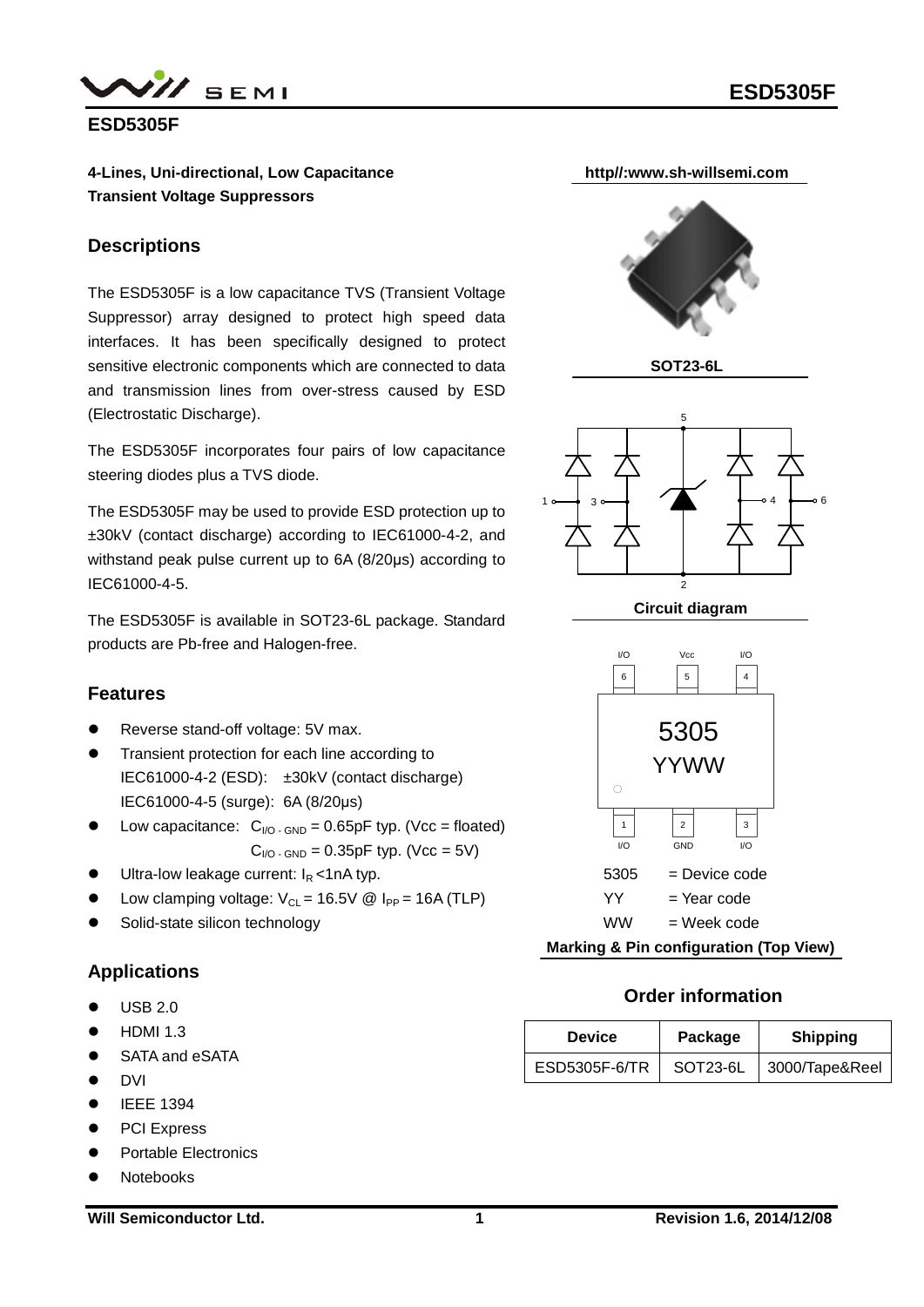

#### **Absolute maximum ratings**

| <b>Parameter</b>                                | <b>Symbol</b>              | Rating      | <b>Unit</b> |  |
|-------------------------------------------------|----------------------------|-------------|-------------|--|
| Peak pulse power $(t_p = 8/20 \mu s)$           | $P_{pk}$                   | 84          | W           |  |
| Peak pulse current $(t_0 = 8/20 \mu s)$         | I <sub>PP</sub>            | 6           | A           |  |
| ESD according to IEC61000-4-2 air discharge     |                            |             | kV          |  |
| ESD according to IEC61000-4-2 contact discharge | V <sub>ESD</sub>           | ±30         |             |  |
| Junction temperature                            | $T_{\rm J}$                | 125         | $^{\circ}C$ |  |
| Operating temperature                           | $\mathsf{T}_{\mathsf{OP}}$ | $-40-85$    | $^{\circ}C$ |  |
| Lead temperature                                | $\mathsf{T}_\mathsf{L}$    | 260         | $^{\circ}C$ |  |
| Storage temperature                             | ${\sf T}_{\text{STG}}$     | $-55 - 150$ | $^{\circ}C$ |  |

### **Electrical characteristics** ( $T_A$  = 25 $^{\circ}$ C, unless otherwise noted)



#### **Definitions of electrical characteristics**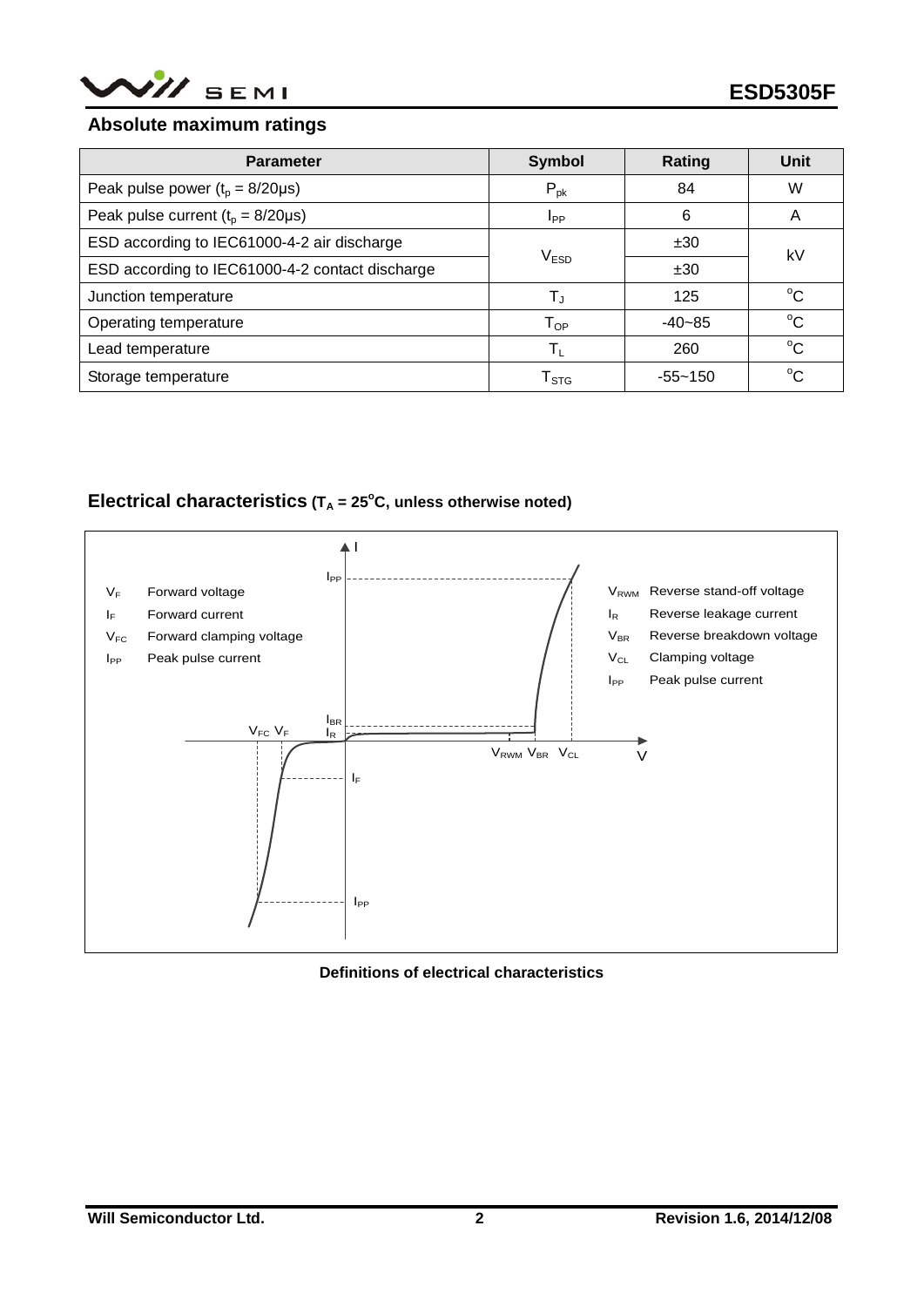

#### **Electrical characteristics** ( $T_A$  = 25 $^{\circ}$ C, unless otherwise noted)

| <b>Parameter</b>                 | <b>Symbol</b>     | <b>Condition</b>                                        | Min. | Typ.  | Max. | <b>Unit</b> |
|----------------------------------|-------------------|---------------------------------------------------------|------|-------|------|-------------|
| Reverse stand-off voltage        | $V_{RWM}$         |                                                         |      |       | 5.0  | V           |
| Reverse leakage current          | $I_R$             | $V_{RWM} = 5V$                                          |      | $<$ 1 | 50   | nA          |
| Reverse breakdown voltage        | $V_{BR}$          | $I_{BR} = 1mA$                                          | 7.0  | 8.0   | 9.0  | V           |
| Forward voltage                  | $V_F$             | $I_F = 10mA$                                            | 0.6  | 0.9   | 1.2  | $\vee$      |
| Clamping voltage $\frac{1}{2}$   | $V_{CL}$          | $I_{PP} = 16A$ , $t_p = 100$ ns                         |      | 16.5  |      | $\vee$      |
| Dynamic resistance <sup>1)</sup> | $R_{DYN}$         |                                                         |      | 0.45  |      | Ω           |
| Clamping voltage $^{2)}$         | $V_{CL}$          | $I_{PP} = 1A$ , $t_p = 8/20 \mu s$                      |      |       | 10   | $\vee$      |
|                                  |                   | $I_{PP} = 6A$ , $t_p = 8/20 \mu s$                      |      |       | 14   | $\vee$      |
| Junction capacitance             | $C_{I/O}$ - $GND$ | $V_R = 0V$ , f = 1MHz, Vcc = floated,<br>Any I/O to GND |      | 0.65  | 1.0  | pF          |
|                                  |                   | $V_R = 0V$ , f = 1MHz, Vcc = 5V,<br>Any I/O to GND      |      | 0.35  | 0.50 | pF          |
|                                  | $CI/O-I/O$        | $V_R = 0V$ , f = 1MHz,<br>Any I/O to I/O                |      | 0.35  | 0.50 | рF          |

*Notes:*

- *1) TLP parameter:*  $Z_0 = 50\Omega$ ,  $t_p = 100$ ns,  $t_r = 2$ ns, averaging window from 60ns to 80ns. R<sub>DYN</sub> is calculated from 4A to *16A.*
- *2) Non-repetitive current pulse, according to IEC61000-4-5.*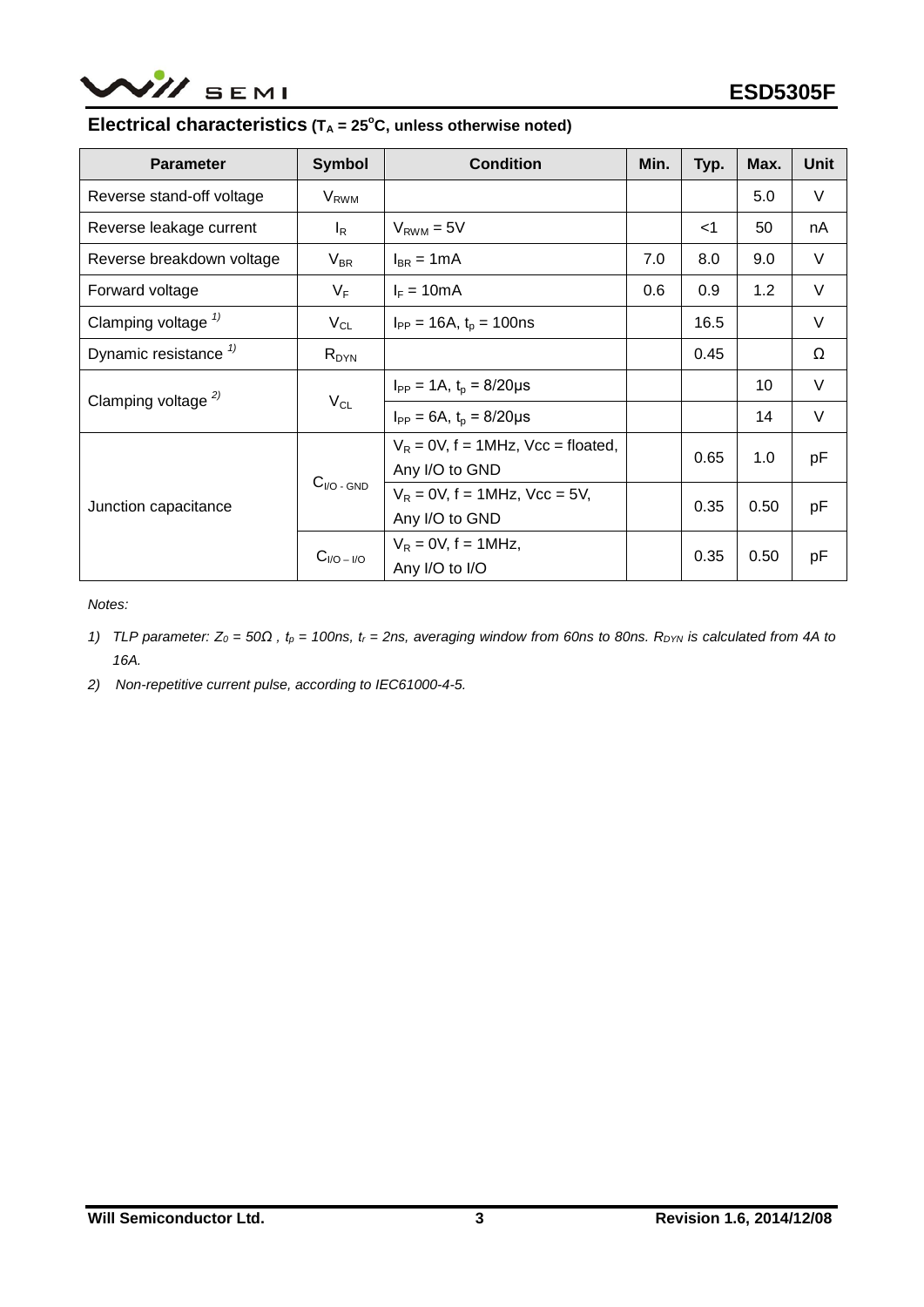

## **Typical characteristics (TA = 25°C, unless otherwise noted)**





**Contact discharge current waveform per IEC61000-4-2**



**Clamping voltage vs. Peak pulse current**



**Non-repetitive peak pulse power vs. Pulse time**



**Capacitance vs. Reverse voltage**



**Power derating vs. Ambient temperature**

10

11

(V) aperior princhen() - ^

 $V_c$  - Clamping voltage  $(V)$ 

12

13

14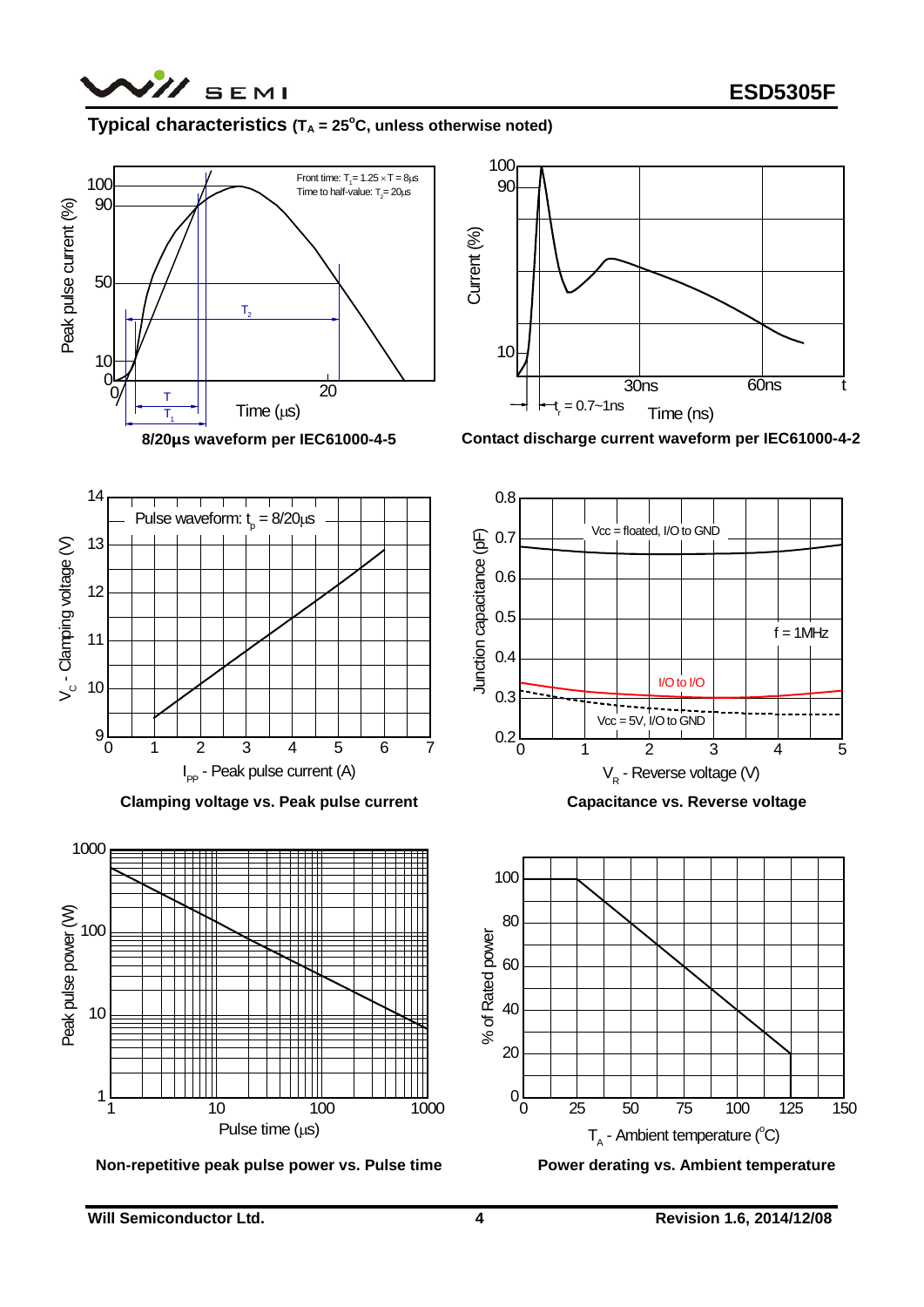/// SEMI

## **Typical characteristics (TA = 25°C, unless otherwise noted)**



**ESD clamping (+8kV contact discharge per IEC61000-4-2)**



**ESD clamping (-8kV contact discharge per IEC61000-4-2)**